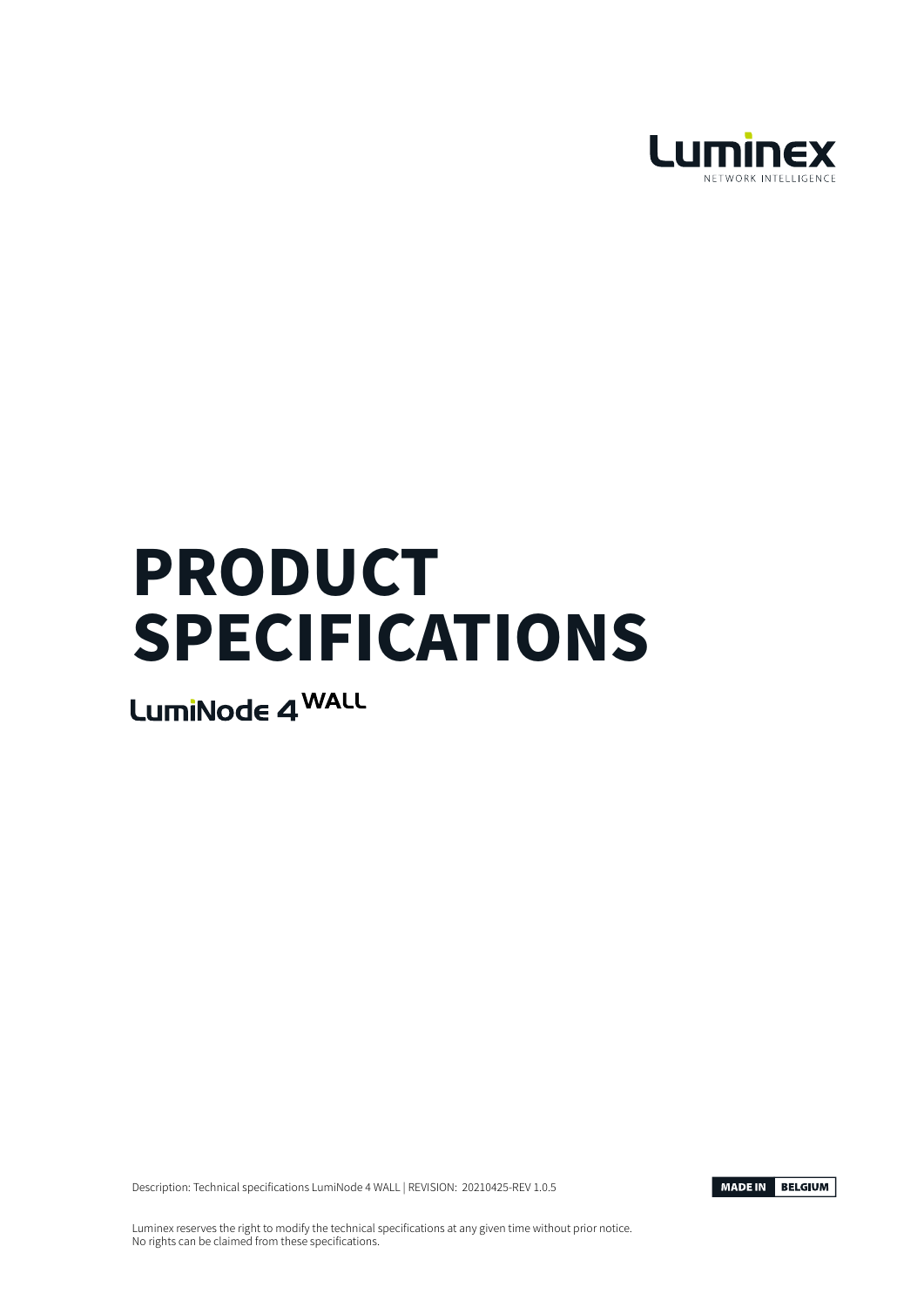#### 1. APPLICATIONS

#### Ethernet / DMX processing device

The LumiNode 4 Wall is an easy to deploy and maintain ethernet/DMX processing device for converting, routing, and merging DMX/RDM data on a network.

The unit is specifically designed with an all metal, robust enclosure for integrated mounting in a wall or duct, making it an ideal solution for fixed installs. Equipped with a 1Gb etherCON port, a 1Gb RJ45 port and 4x 5-pin DMX ports LumiNode 4 Wall offers flexibility in a compact package. Each port is fully optically and galvanically isolated and can be configured as an in- or output. All relevant industry standard protocols such as Art-Net, sACN, KiNET, RTTRpl (Blacktrax) are supported and can be processed and converted in 6 onboard process engines supporting HTP, LTP, Crossfade, Backup, Switch and Custom merging modes with soft patch functionality.

LumiNode 4 Wall also supports remote device management (RDM), has automatic DMX redundancy and recovery to reliably cope with the most challenging lighting tasks. A show recording and play-back mode lets you conveniently store lighting scenes and play these back when triggered to do so. An external contact closure is included as standard to allow for example to playback lighting scenes in case of emergency. LumiNode 4 Wall is efficient and has a low power consumption and is powered via PoE.

LumiNode 4 is easy and intuitively to operate with a builtin colour display and control jog for easy access to universe numbers for example. Configuration can also be done through a built in web-based user interface. The fully documented open API facilitates full integration with any 3rd party control or management system.

With its two 1 Gigabit ethernet ports, LumiNode 4 Wall offers the possibility of a split network interface, with individual IP-addresses, making it possible to separate the lighting network data streams from IT related data, allowing for remote status monitoring and management without interfering with critical lighting control data streams. Luminode 4 Wall with its 2 1Gbps ethernet connectors is ready for future ethernet-only based lighting networks. Luminode 4 Wall features group (VLAN) technology, which allows you to arrive at the Node with an ISL connection, connect the node to the lighting group and use the second Ethernet port for other purposes in another group (for example video control, Dante audio, …).

#### Applications:

- Cruise ships / Yachts
- Convention / Conference centres
- **Theaters**
- **Studios**
- Arena / stadium lighting
- Architainment lighting
- Theme parks
- Campuses
- Houses of worship
- ...

| <b>ORDERING INFORMATION</b> |               |
|-----------------------------|---------------|
| Product name:               | Part numbers: |
| LumiNode 4 WALL             | LU 01 00086   |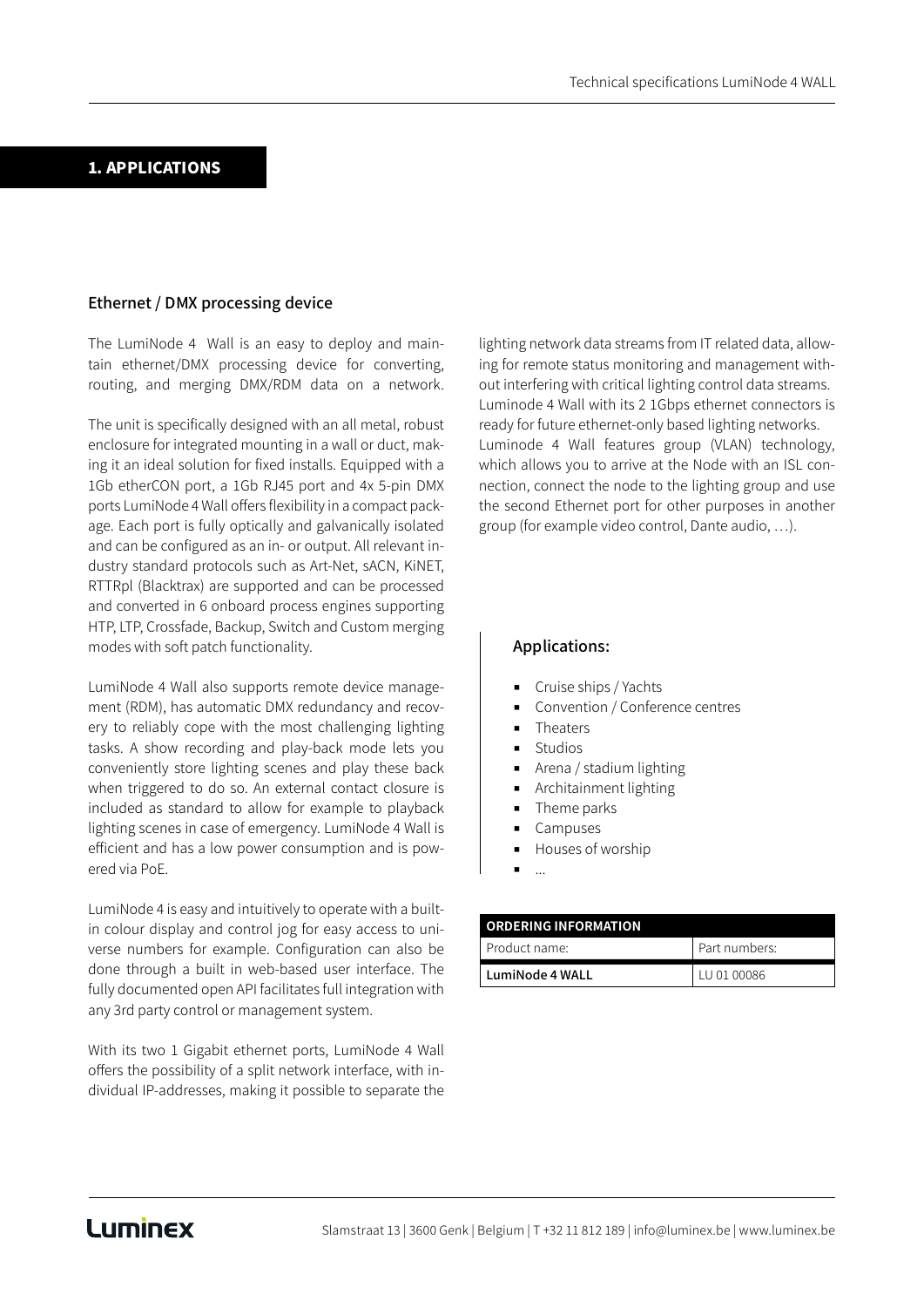## 2. APPLICATION DIAGRAM

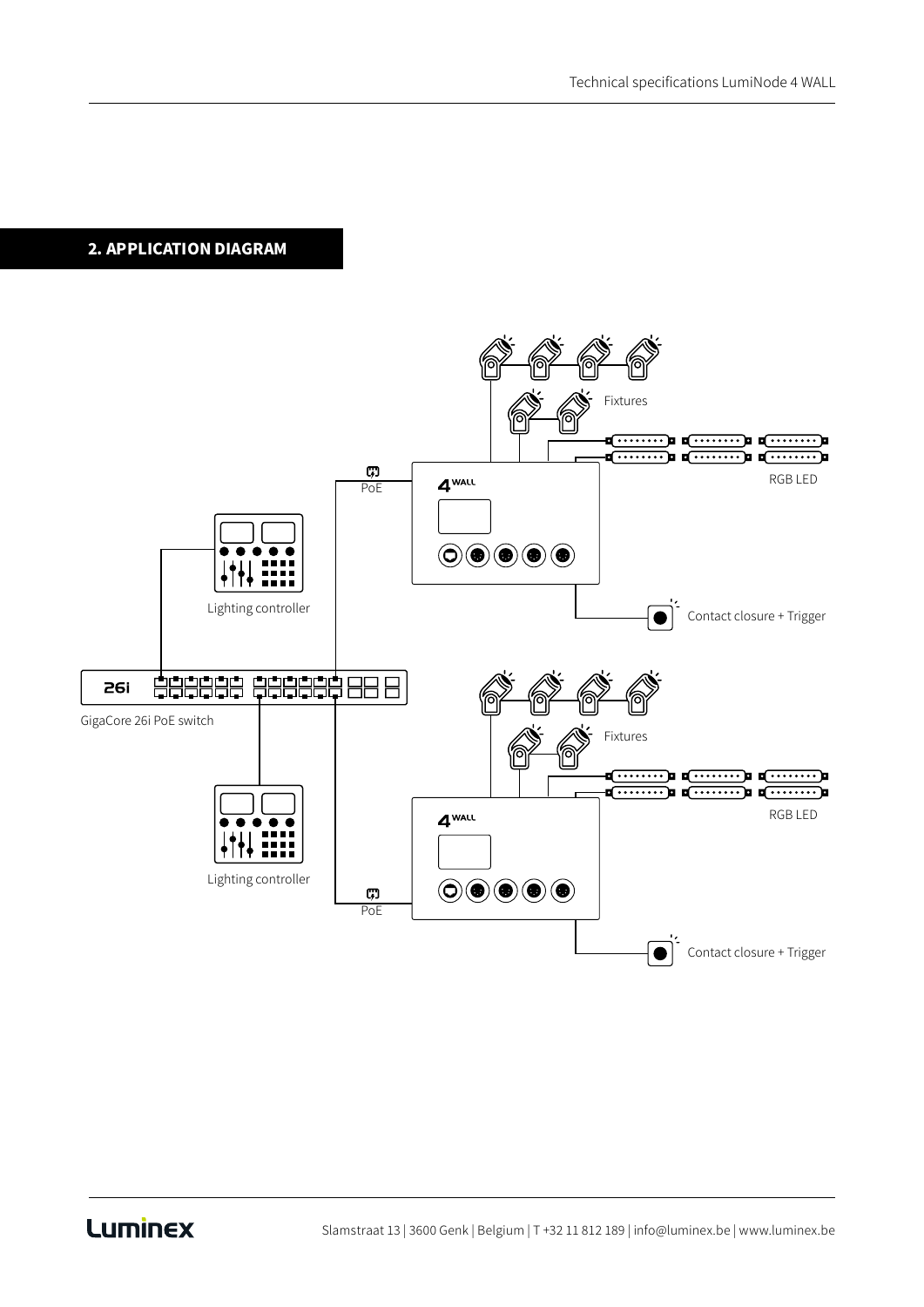### 3. TECHNICAL SPECIFICATIONS

| <b>CONNECTIVITY</b>        |                                                            |
|----------------------------|------------------------------------------------------------|
| DMX/RDM                    | 4x shielded & gold plated Neutrik 5-pin XLR (female)       |
| Network                    | 1x gigabit shielded Neutrik etherCON connector Front panel |
|                            | 1x gigabit RJ45 connector rear panel PoE-802.3af           |
| Contact Closure            | 1 x2-pin pluggable terminal block                          |
| Power                      | PoE-802.3af (Class 0)                                      |
| <b>DMX FEATURES</b>        |                                                            |
| Supported protocols        | DMX512 (1986 & 1990)                                       |
|                            | DMX512-A                                                   |
|                            | RDM ANSI E1.20-2010                                        |
| DMX port direction         | Input or output (configurable)                             |
| DMX port isolation         | Optical and galvanic isolation per port                    |
| DMX timing                 | Framerate: 10-40fps                                        |
|                            | Break: 176-352µs                                           |
| <b>ETHERNET FEATURES</b>   |                                                            |
|                            | Art-Net™ (1-4)                                             |
| Supported protocols        | <b>SACN ANSI E1.31-2018</b>                                |
|                            | RTTrPL (BlackTraX)                                         |
|                            | KiNET v1, v2                                               |
| Port speed                 | 10/100/1000Mbps                                            |
| Port sensing               | Auto-negotiation                                           |
|                            | MDI / MDIX                                                 |
| Split management interface | Yes                                                        |
| Groups (VLAN) support      | No                                                         |
| <b>ADDITIONAL FEATURES</b> |                                                            |
| Processing engine          | 6                                                          |
| Merging                    | Yes (HTP, LTP, X-Fade, Backup, Switch, Custom)             |
| Softpatch                  | Yes                                                        |
| Master/Limit               | Yes                                                        |
| Trigger system             | Yes                                                        |
| Reroute function           | Yes                                                        |
| Profile manager            | Yes                                                        |
| Snapshot                   | Yes                                                        |
| Monitoring Software        | LumiNet Monitor, Araneo                                    |
| DMX redundancy             | Yes                                                        |
| <b>STATUS REPORTING</b>    |                                                            |
| Display & jog              | Yes                                                        |
| Ethernet port connection   | link/activity LED                                          |
|                            | Group RGB LED (Front-side)                                 |
| DMX port                   | DMX/RDM RGB LED                                            |
| <b>POWER / PoE</b>         |                                                            |
| Power input                | PoE-802.3af (Class 0)                                      |
| Power consumption          | Max 13W                                                    |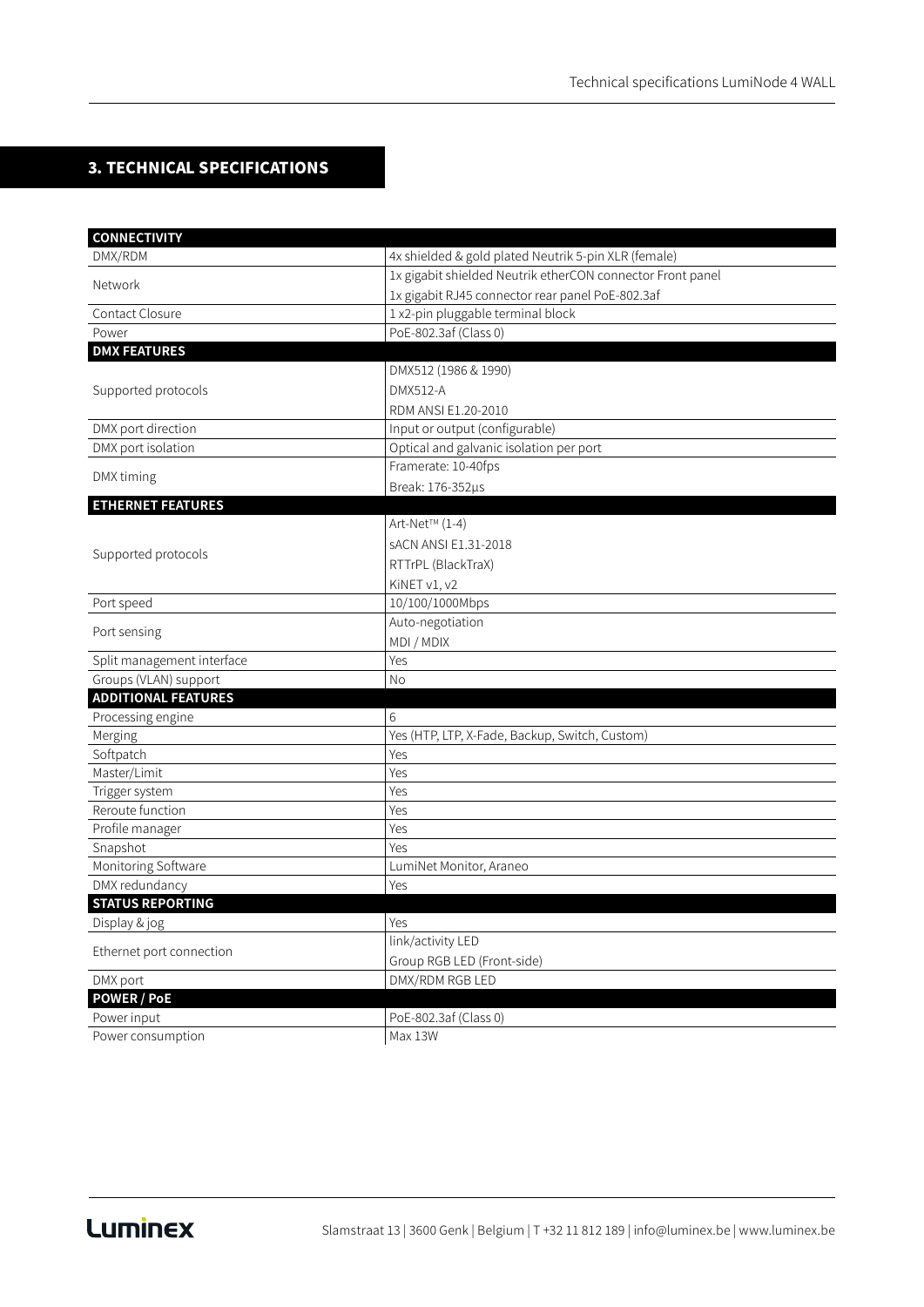| <b>MANAGEMENT</b>                      |                            |
|----------------------------------------|----------------------------|
|                                        | Built in Web server        |
| Configuration                          | Documented Web API         |
|                                        | Colour display & Jog       |
| <b>ENVIRONMENTAL</b>                   |                            |
| Operating temperature                  | 0 to $+50^{\circ}$ C       |
| Storage temperature                    | $-10$ to $+70^{\circ}$ C   |
| Humidity(non condensing)               | 5 to 95% RH                |
| <b>MECHANICAL</b>                      |                            |
| Enclosure                              | Robust all metal housing   |
| Dimensions (W x D x H)                 | 220 x 175,3 x 44 mm        |
| Weight                                 | 1,42 kg                    |
| Mounting type                          | Rack mount, Truss mount    |
| Packaging                              | 420 x 272 x 80 mm          |
| <b>APPROVALS</b>                       |                            |
| Electromagnetic emissions and immunity | EN55032 class A            |
|                                        | EN55035                    |
|                                        | EN61000-3-2                |
|                                        | EN61000-3-3                |
|                                        | EN61000-4-2                |
|                                        | EN61000-4-4                |
|                                        | EN61000-4-5                |
|                                        | EN61000-4-6                |
|                                        | EN61000-4-8                |
|                                        | EN61000-4-11               |
|                                        | FCC Part 15 CFR 47 class A |
|                                        | ICES-003 Issue 6           |
| Safety approvals                       | IEC 62368-1                |
|                                        | EN 62368-1                 |
|                                        | UL 62368-1                 |
|                                        | CAN/CSA-C22.2 No. 62368-1  |
|                                        | CE                         |
| Certificates                           | cSGSus Mark                |
|                                        | CE                         |
|                                        | <b>UKCA</b>                |
|                                        | CB certificate             |
| <b>GREEN</b>                           |                            |
|                                        | RoHS                       |
|                                        | <b>REACH</b>               |
|                                        |                            |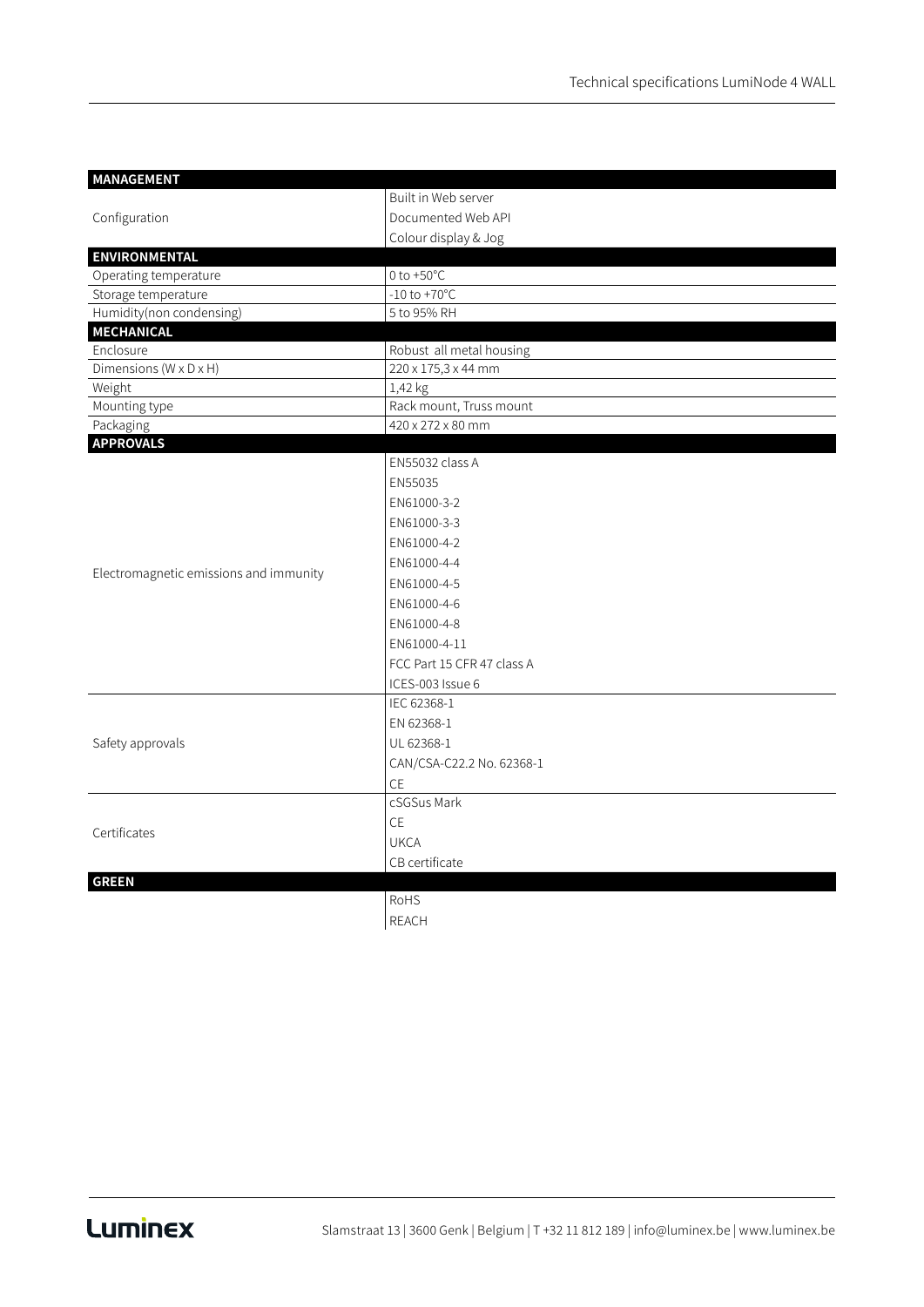### LUMINODE 4 WALL



# Luminex